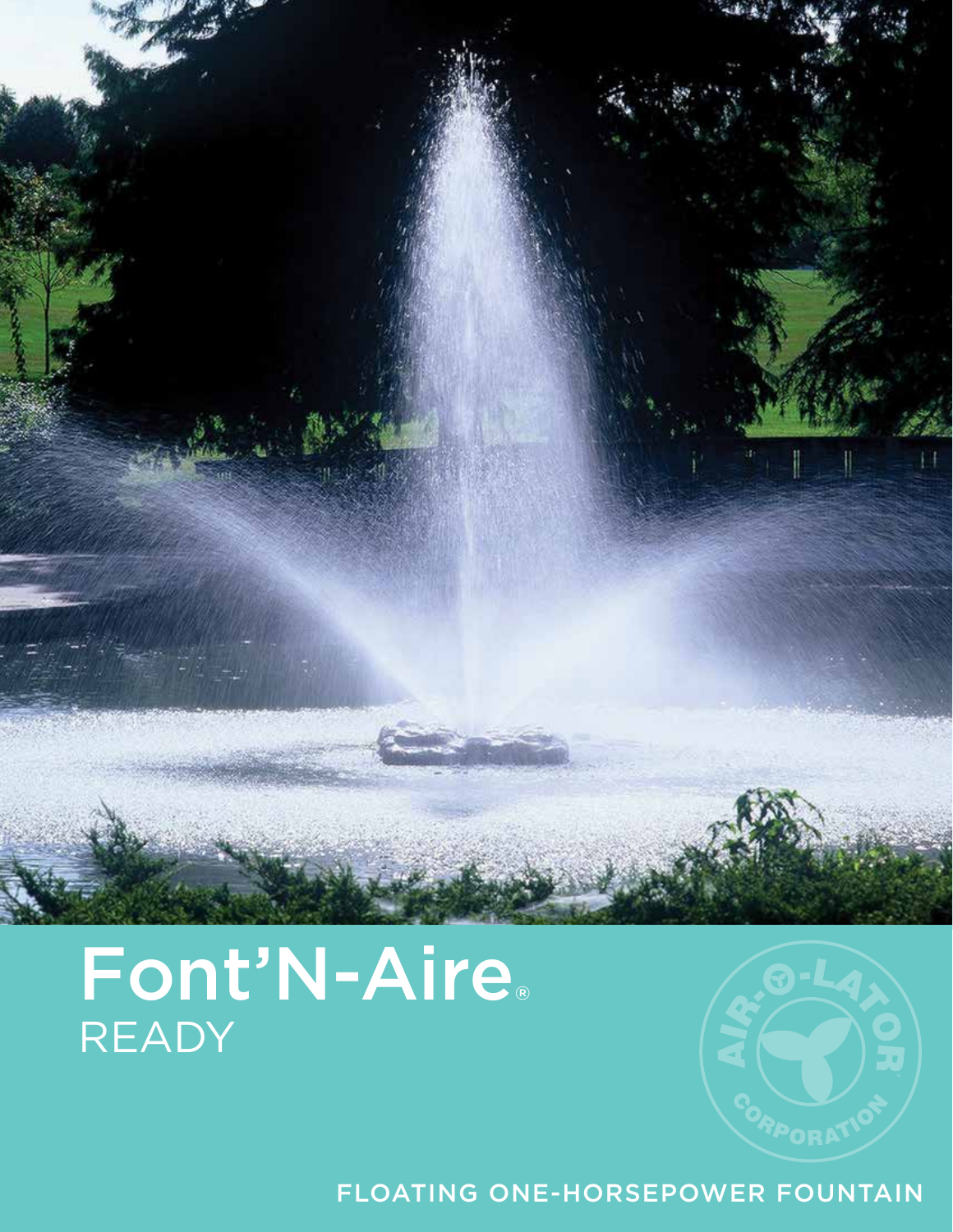## READY AT A GLANCE



#### **HOW IT WORKS**

The Font'N-Aire Ready fountain line has four major components:

FLOAT – constructed of rugged polyethylene molded plastic with UV inhibitors and filled with nonhygroscopic pressure molded polystyrene foam.

POWER DRIVE ASSEMBLY – mounting structure (drive structure assembly), pump/propeller, nozzle and motor.

ELECTRICAL SERVICE CABLE ASSEMBLY – 100' (standard) of AWG# 12/4 submersible cable and a submersible quick disconnect connector, which plugs into the fountain.

CONTROLS – 24-hour time clock with multiple off/on trippers, a Franklin Electric start and run QD capacitor box and an inline ELCI ground fault protector with a standard 230 volt, 15 amp plug. All of the components are prewired and mounted on a 16" x 14" plate.

Air-O-Lator exclusively uses the Franklin Electric 600M submersible motor on all fountain lines. The water cooled and lubricated motor is especially designed for lake and pond fountain applications and is environmentally safe.

The PROPELLER PUMP AERATING FOUNTAIN (with our scientifically engineered foul-resistant propeller) pumps 1,000 gallons of water per minute into the air through a specifically designed nozzle (Carnival). This causes the large column of water to shear into millions of micro droplets exposing more water to the atmosphere. As the aerated water returns to the parent body of water surface, turbulence is created in a 360 degree radius outward from the fountain increasing the interface of air to water, therefore transferring the atmospheric oxygen to the water.

The CENTRIFUGAL PUMP DISPLAY FOUNTAIN's unique center discharge pump design keeps the shaft of the submersible motor and the discharge in a vertical position. This allows the entire weight of the fountain to remain in the center of the float. This also makes the fountain easy to install and remove from the float without special mounting brackets or hardware. Our centrifugal pump design produces high pressure, which creates terrific heights and displays using far less horsepower compared to other fountain equipment. This fountain should only be used for aesthetics because the volume of water being pumped into the air is not enough to be considered an aerating device by oxygen transfer testing and Air-O-Lator's standards. 2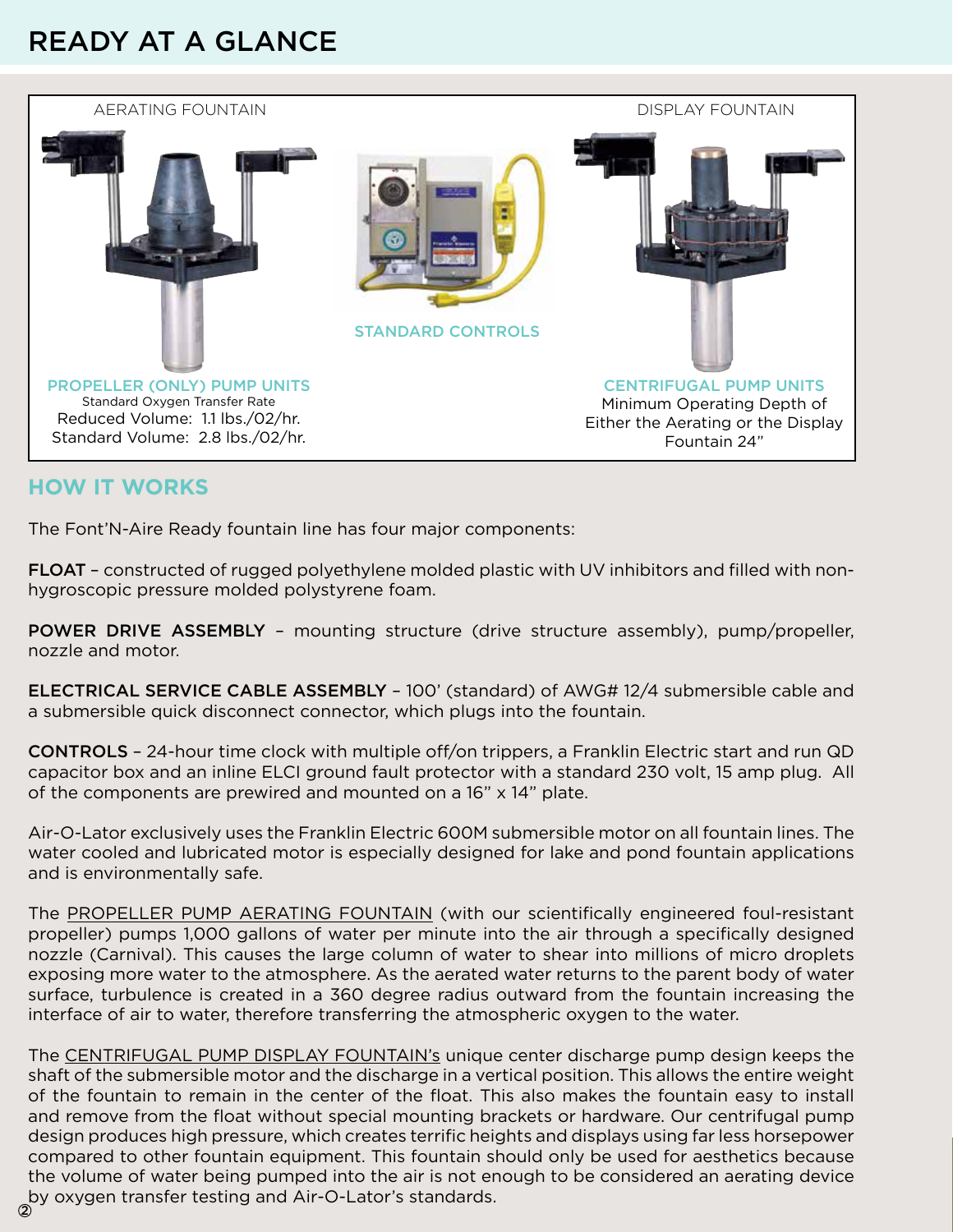## SPRAY PATTERNS AND PERFORMANCE DATA

GPM 400

#### **MOTOR SPECIFICATIONS**

Font'N-Aire Ready fountains are furnished with one-horsepower, 230 volt, 1 phase Franklin Electric motors. Each motor has a maximum amperage of 9.8 amps.













#### CARNIVAL PROPELLER PUMP STANDARD VOLUME PART NO. 95RCR12301S AVG HT
8 AVG DIA 25 REDUCED VOLUME PART NO. 95RCR12301R AVG HT 4 AVG DIA 10



GPM 1000

| <b>REDUCED VOLUME</b>       |  |
|-----------------------------|--|
| <b>PART NO. 95RDA12301R</b> |  |
| 13                          |  |
| 18                          |  |
| 80                          |  |
|                             |  |





#### GALAXY CENTRIFUGAL PUMP

| <b>STANDARD VOLUME</b> | <b>REDUCED VOLUME</b>       |  |
|------------------------|-----------------------------|--|
| PART NO. 95RGL12301S   | <b>PART NO. 95RGL12301R</b> |  |
| AVG HT                 | <b>AVG HT</b>               |  |
| 30                     | 15                          |  |
| AVG DIA                | <b>AVG DIA</b>              |  |
| 50.                    | 30                          |  |
| 95                     | <b>GPM</b>                  |  |
| GPM                    | 80                          |  |



#### NORTHSTAR CENTRIFUGAL PUMP

| <b>STANDARD VOLUME</b> | <b>REDUCED VOLUME</b> |  |
|------------------------|-----------------------|--|
|                        |                       |  |
| AVG HT                 | 16 AVG HT<br>14       |  |
| AVG DIA                | 32 AVG DIA<br>28      |  |
| GPM                    | 108 GPM<br>80         |  |



#### NOVA CENTRIFUGAL PUMP

| <b>STANDARD VOLUME</b>                    | <b>REDUCED VOLUME</b> |  |
|-------------------------------------------|-----------------------|--|
| PART NO. 95RNV12301S PART NO. 95RNV12301R |                       |  |
| AVG HT                                    | 25 AVG HT<br>13       |  |
| AVG DIA                                   | N/A<br>N/A AVG DIA    |  |
| <b>GPM</b>                                | 108 GPM<br>80         |  |

### SOLACE CENTRIFUGAL PUMP

| <b>STANDARD VOLUME</b> |                                           | <b>REDUCED VOLUME</b> |    |
|------------------------|-------------------------------------------|-----------------------|----|
|                        | PART NO. 95RSL12301S PART NO. 95RSL12301R |                       |    |
| AVG HT                 |                                           | 14 AVG HT             | 8  |
| AVG DIA                |                                           | 18 AVG DIA            | 14 |
| GPM                    |                                           | 108 GPM               | റെ |





#### NOTE: G.P.M. is calculated through the nozzle selected.

\*Running amperage will vary according to the nozzle selected, but at no time will the amperage exceed the maximum indicated per horsepower. Air-O-Lator Corporation's specifications as stated herein are the most current at the time of publication. However, consistent with Air-O-Lator Corporation's standard policy of continual product improvement, we reserve the right to change the design without notice or obligation on our part to modify any equipment previously sold or delivered.